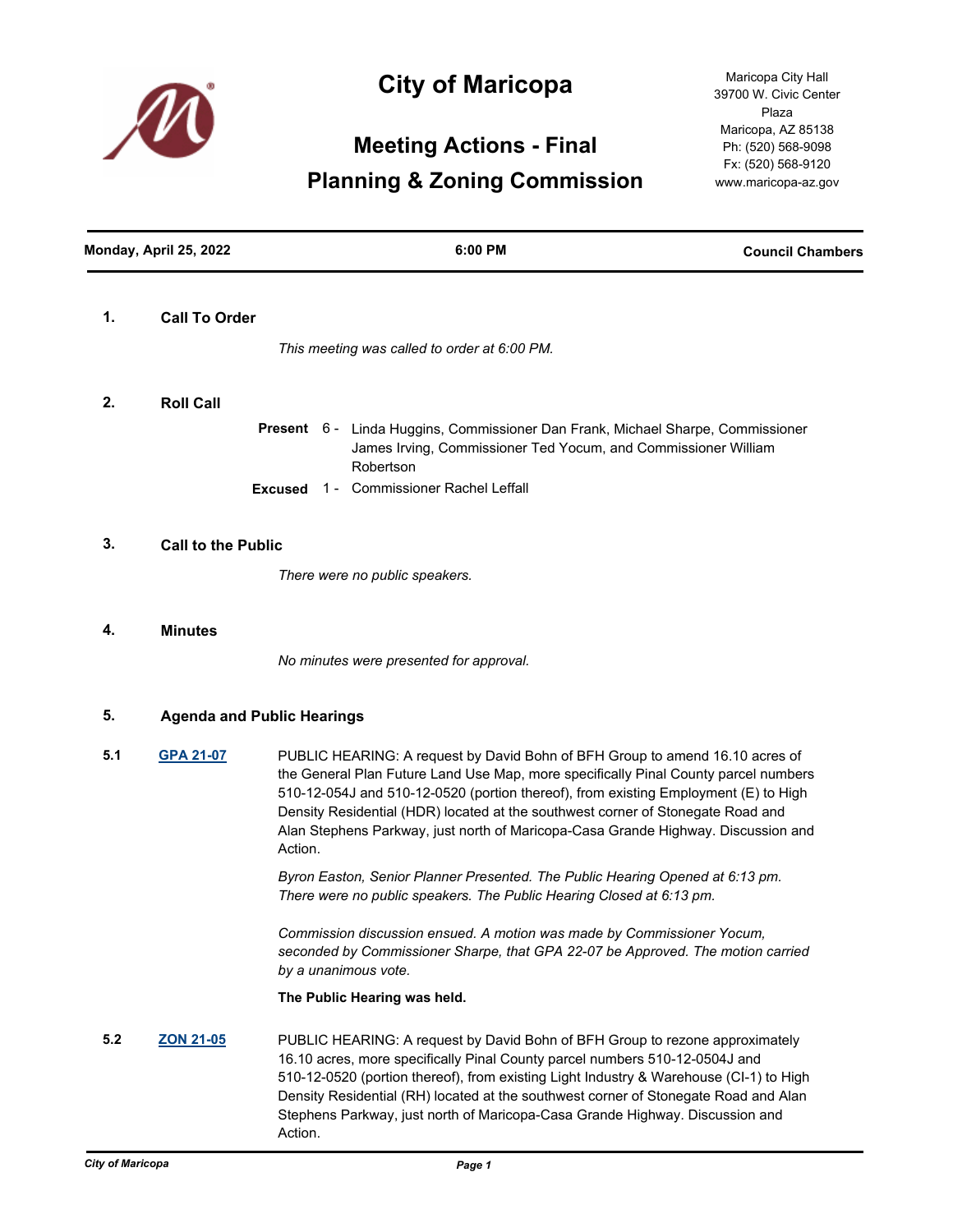*The Public Hearing opened at 6:23 PM. There was no public comments. The Public Hearing closed at 6:23 PM.*

*A motion was made by Commissioner Sharp, seconded by Commissioner Irving, that ZON 21-05 be Approved. The motion carried by unanimous vote.*

#### **The Public Hearing was held.**

**5.3 [GPA 22-05](http://maricopa.legistar.com/gateway.aspx?m=l&id=/matter.aspx?key=11204)** PUBLIC HEARING: A request by Don Leake of Shelter Asset Management, on behalf of El Dorado Porter 27, LLC, to amend approximately 25.3 acres of the General Plan Future Land Use Map, more specifically Pinal County parcel numbers 510-30-002F and 510-30-002C (portion thereof), from existing Public/Institutional (P) and Mixed Use (MU) to Mixed Use (MU) located at the northeast corner of Porter Road and W. Applegate Road, north of Maricopa-Casa Grande Highway. Discussion and Action.

> *Derek Scheerer, Planner II presented. This Public Hearing opened at 6:33pm. There was no public comment. The Public Hearing closed at 6:33 pm. Discussion from the Commission ensued.*

*A motion was made by Commissioner Yocum, seconded by Commissioner Sharpe, that GPA 22-05 be Approved. The motion carried by unanimous vote.*

#### **The Public Hearing was held.**

**5.4 [PAD 22-05](http://maricopa.legistar.com/gateway.aspx?m=l&id=/matter.aspx?key=11205)** PUBLIC HEARING: A request by Don Leake of Shelter Asset Management, on behalf of El Dorado Porter 27, LLC, to amend approximately 25.3 acres of the General Plan Future Land Use Map, more specifically Pinal County parcel numbers 510-30-002F and 510-30-002C (portion thereof), from existing Public/Institutional (P) and Mixed Use (MU) to Mixed Use (MU) located at the northeast corner of Porter Rd. and W. Applegate Rd., north of Maricopa-Casa Grande Hwy. Discussion and Action.

> *The Public Hearing opened at 6:41 PM. There was no public comment. The Public Hearing closed at 6:41 PM. Discussion ensued by the Commission. Applicant presented.*

> *A motion was made by Commissioner Yocum, seconded by Commissioner Sharpe, that PAD 22-05 be Approved. The motion carried by unanimous vote.*

#### **The Public Hearing was held.**

**5.5 [SUB 22-08](http://maricopa.legistar.com/gateway.aspx?m=l&id=/matter.aspx?key=11206)** A request by the EPS Group Inc, on behalf of Lennar Homes, for approval of the Anderson Farms Phase 2B subdivision preliminary plat. The property is generally located at the northwest corner of Bowlin Road and Hartman Road. Discussion and Action.

*Rick Williams, Planning & Zoning Manager presented. Discussion ensued.*

**A motion was made by Commissioner Irving, seconded by Sharpe, that this Subdivision be Approved. The motion carried by a unanimous vote.**

**5.6 [SUB 21-22](http://maricopa.legistar.com/gateway.aspx?m=l&id=/matter.aspx?key=11207)** A request by RVi Planning and Landscape Architecture, on behalf of Forestar USA Real Estate Group, Inc., for approval of the Moonlight Ridge preliminary plat. The property is generally located at the northwest corner of Smith-Enke Road and Green Road. Discussion and Action.

*Rick Williams, Planning & Zoning Manager presented. Discussion ensued.*